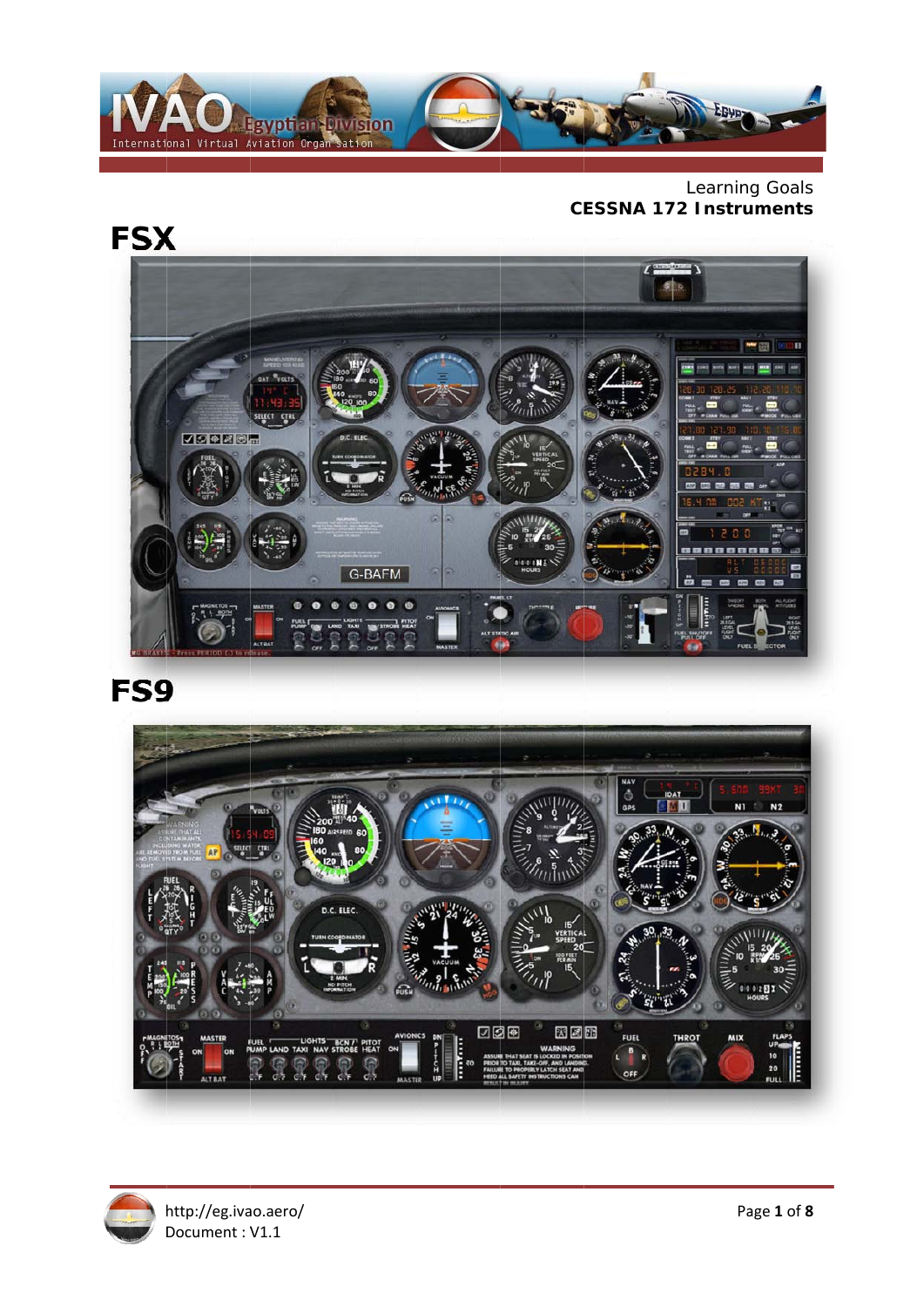

#### Speeds:

|                                         |                                          | KIAS : Indicated airspeed        |                                                                                                             |  |  |
|-----------------------------------------|------------------------------------------|----------------------------------|-------------------------------------------------------------------------------------------------------------|--|--|
| TAS                                     | : True airspeed                          |                                  |                                                                                                             |  |  |
| Vso                                     |                                          |                                  | : Stall speed with full flaps (40 knots)                                                                    |  |  |
| Vs                                      |                                          |                                  | : Stall speed in clean configuration / flaps up (48 knots)                                                  |  |  |
| Vfe                                     |                                          |                                  | : Max speed with Flaps extended (85 knots)                                                                  |  |  |
| Vno                                     | : Max normal operating speed (127 knots) |                                  |                                                                                                             |  |  |
| Vne                                     |                                          | : Never exceed speed (158 knots) |                                                                                                             |  |  |
| White line<br>Green line<br>yellow line |                                          |                                  | : normal flaps operating range<br>: normal operating speed range<br>: caution range, only fly in smooth air |  |  |
|                                         |                                          |                                  | KIAS : indicated airspeed : speed read directly from the speed indicator                                    |  |  |
|                                         |                                          | TAS : True airspeed              | : speed of the aircraft relative to the airmass                                                             |  |  |
| GS.                                     |                                          | : Groundspeed                    | : speed of the aircraft relative to the ground                                                              |  |  |

### **Turn coordinator**

displays to a pilot information about the rate of yaw(turn), roll, and the coordination of the turn.

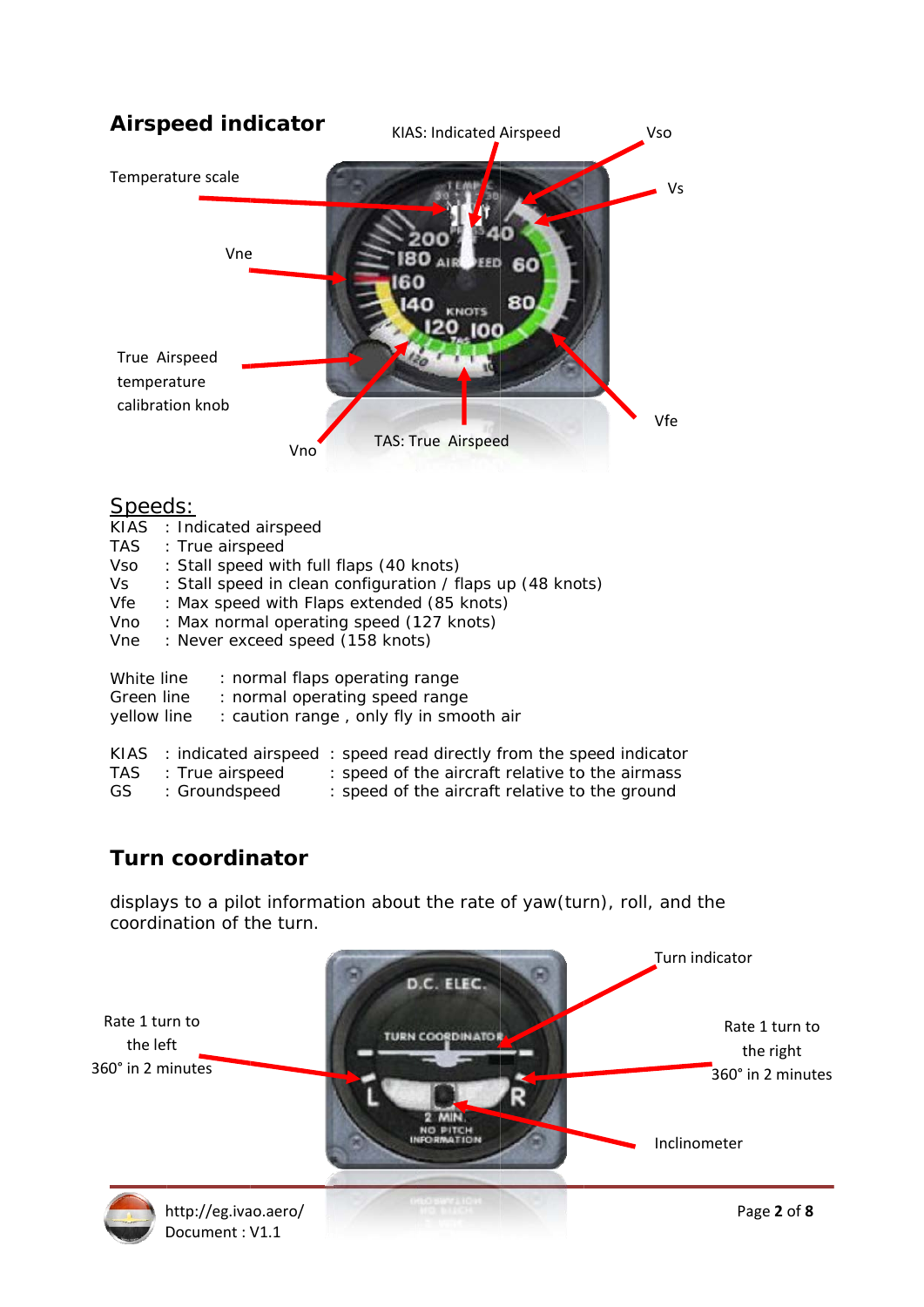

#### **Attitude indicator**

The attitude indicator is used in an aircraft to inform the pilot about the bank angle in a turn and the pitch of a climb or descend



Pa age **3** of **8**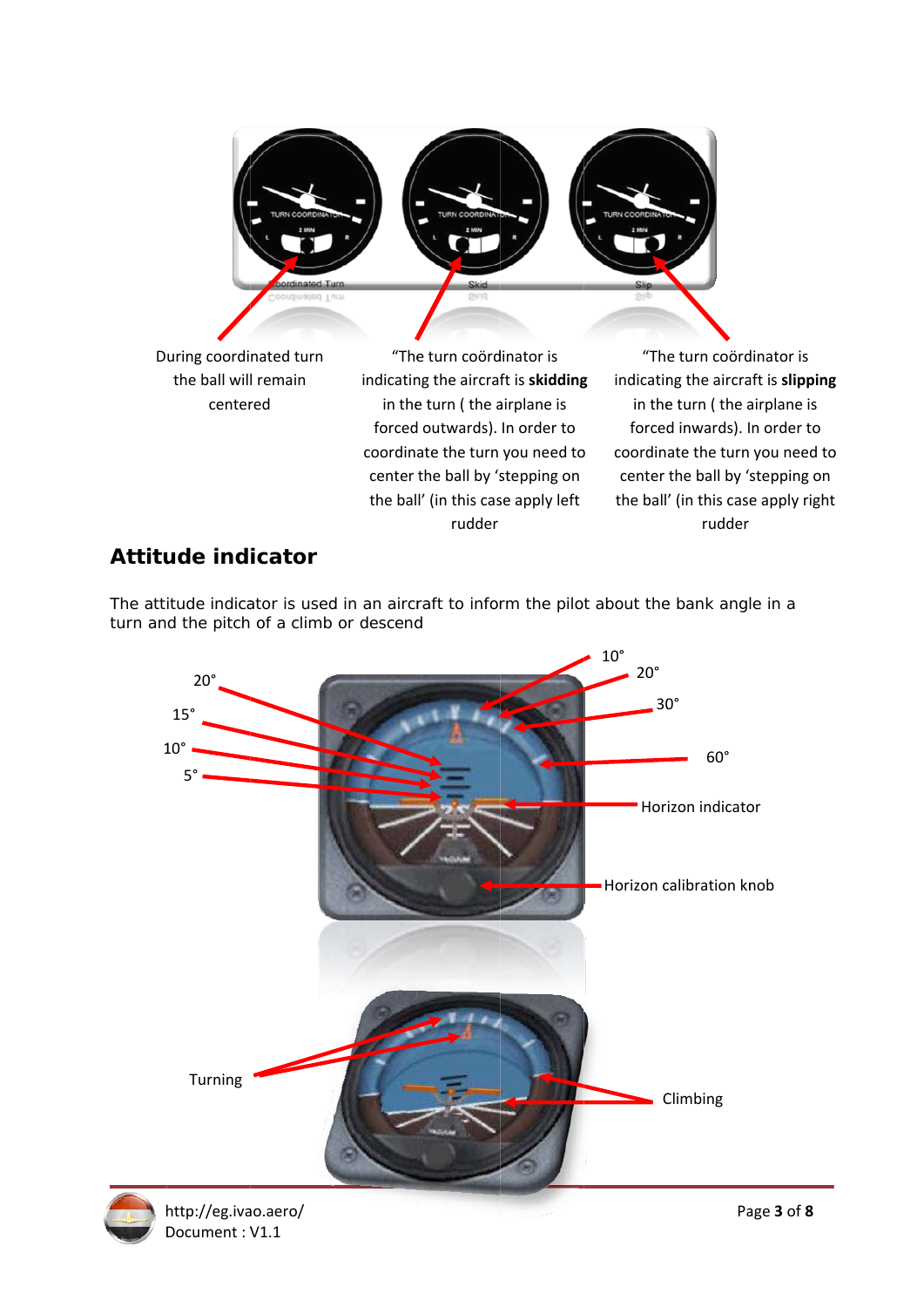## **Heading indicator**

The heading indicator is used in an aircraft to inform the pilot about his heading.



Before take-off the magnetic heading CARD needs to be synchronized with your Compass with the heading indicator adjust knob. Even during flight every 15-20 min the pilot calibrates again not to drift off course

### **Altitude indicator**

Provides the pilot information about his altitude when the barometric pressure is set correctly.

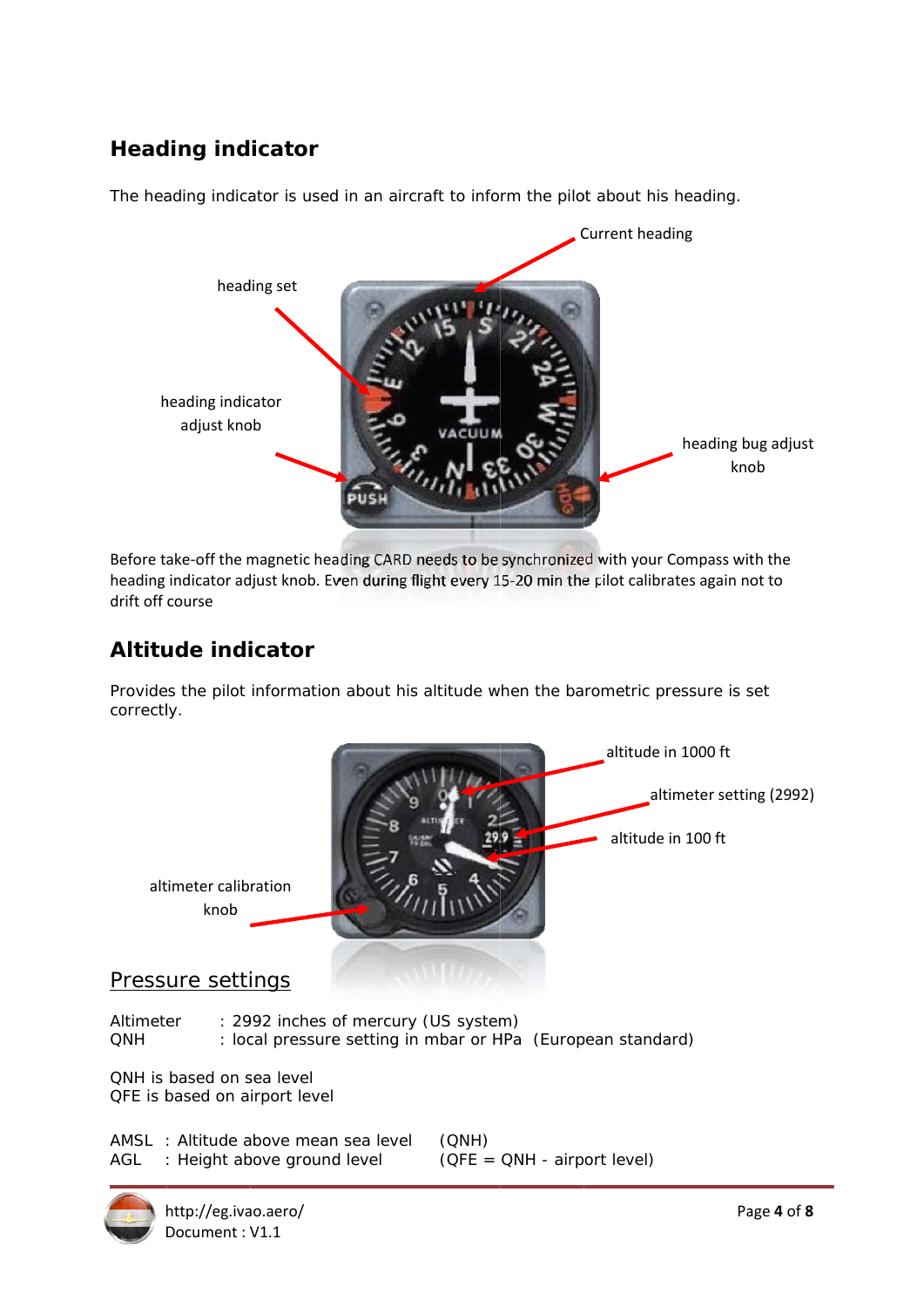### **Vertical Speed indicator**

provides the rate of climb or descend in hundreds of feet



#### **Tachometer**

Indicates the rotation speed of your engine in RPM (Rotations Per Minute)



### **VOR 1 indicator**

indicates your position relative to a VOR radio station

With VOR 1 you can intercept VOR radials and the glide slope of an ILS approach  $VOR = \textbf{V}$ ery high frequency **O**mni directional Range



CDI (Course Deviation Indicator

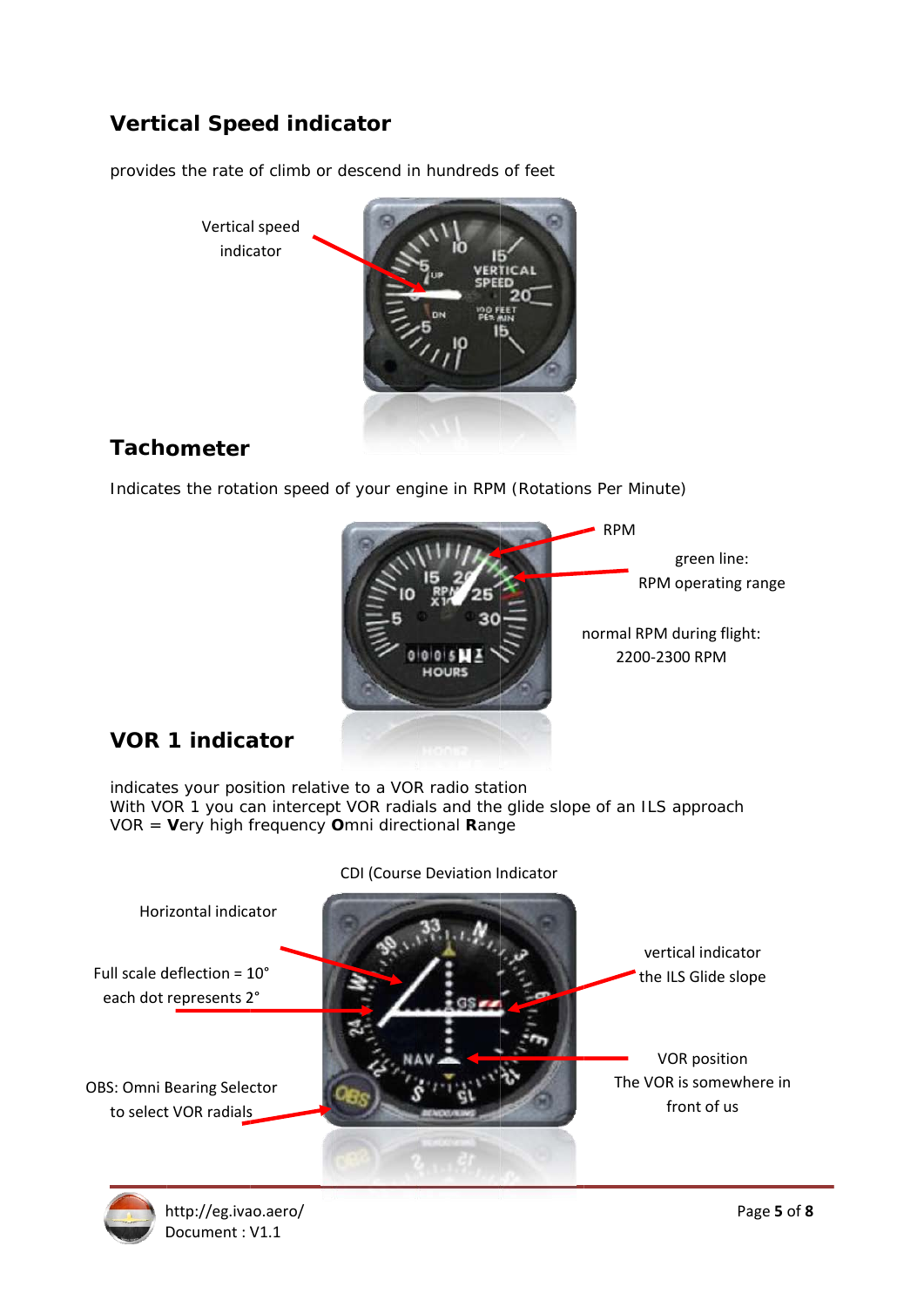#### **VOR 2 indicator**

indicates your position relative to a VOR radio station With VOR 2 you can intercept VOR radials.



Horizontal indicator

indicates your position relative to a NDB radio station  $NDB =$  **Non Directional Beacon** 

 $ADE = Automatic DirectionFinder$ 



### **Audio panel**

You can listen to the Morse code which is send out by the station to verify you receive it correctly (tuned in)



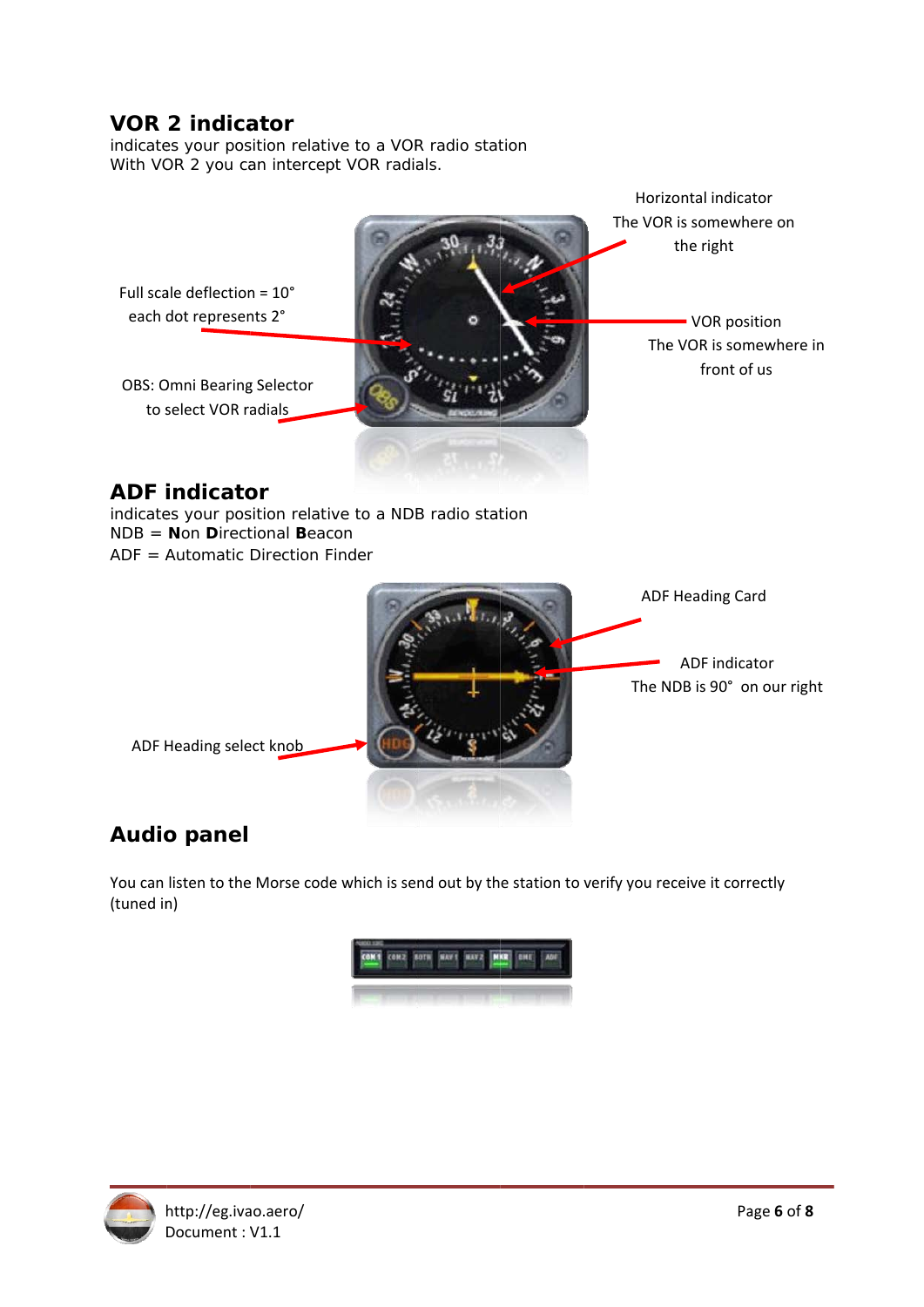#### **NAVCOM**

Navigation and communication frequencies



#### Note:

The Slant range contains a horizontal component and a vertical component. The Slant range indicates the straight horizontal distance when on the ground. The Slant range indicates the altitude when exactly overhead the station



readings